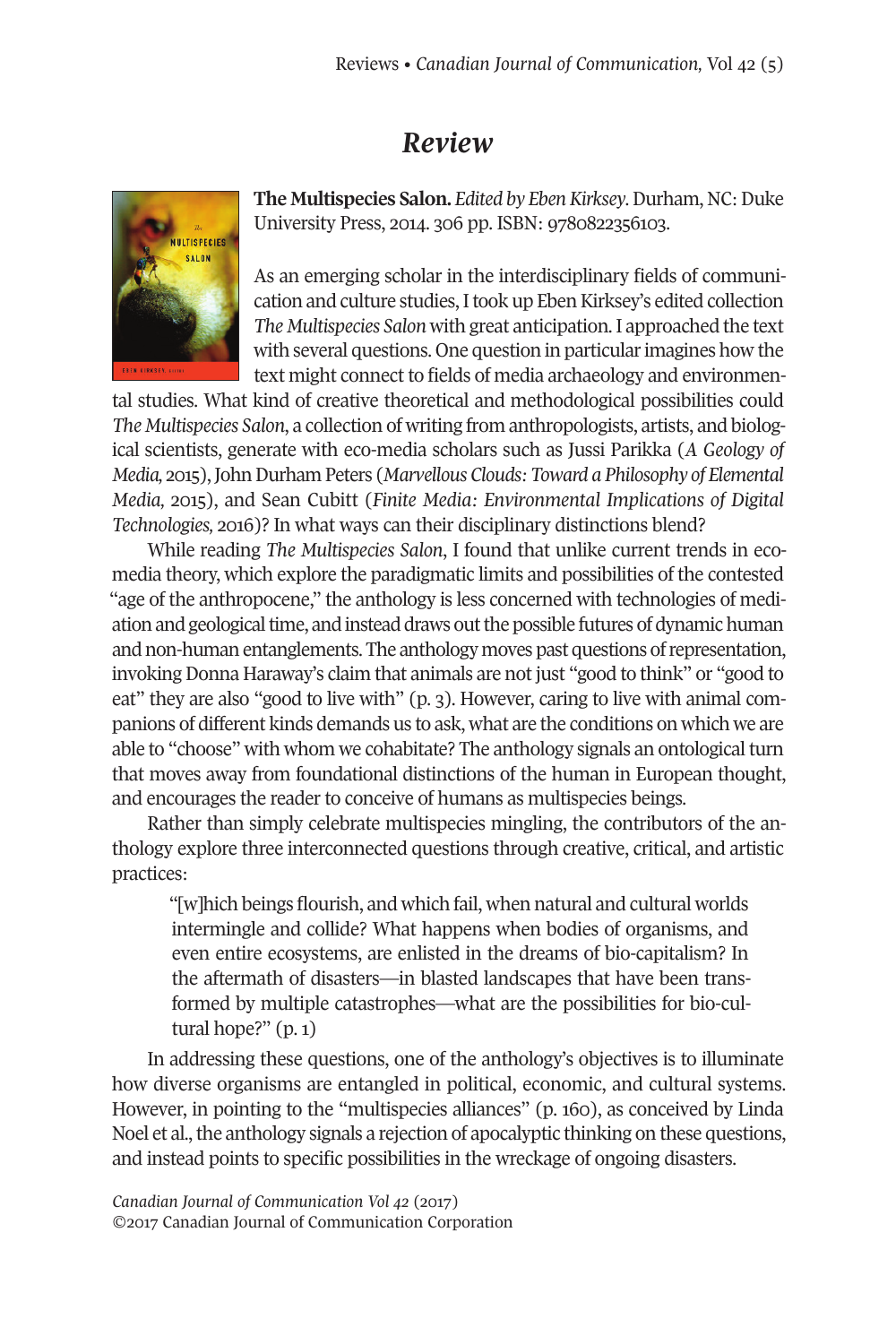Divided into three sections, the collection consists of seven chapters written by emerging and established scholars, artists invoking arts-based research practices and methodologies, and biological scientists with a taste for understanding the hierarchies of power. The sections are: 1) Blasted Landscapes, 2) Edible Companions, and 3) Life and Biotechnology. The articles and artistic exhibitions in each of these three sections engage in a specific multispecies method, which, as described in the anthology's introduction, is loosely organized around two conceptual nodes: "poaching" and "paraethnography" (para-site). Drawing on Michael de Certeau's idea of poaching, *The Multispecies Salon* unapologetically engages in intellectual trespass; contributors push or poke pieces of their research toward that of another. Conducting research in this way is seen as an offering—a gift—not an act of encroachment. Para-ethnography, on the other hand, is a way to conceive of the experimental and collaborative hinge on which this particular multispecies project takes shape. Using different and unfamiliar tactics and methods, scholars, artists, and scientists open an auxiliary ethnographic field site, a *para-site*, through which to ask their research questions. Coupling with Michael Serres' concept of the parasite, which does not stop "eating or drinking or yelling…filling up space with its swarming din" (p.15), *The Multispecies Salon* critically moves through research questions armed with an unrelenting hope for future embodied relationships and a collaborative spirit.

Section 1, "Blasted Landscapes," centres on the significance of place in weaving together multispecies relationships that have the possibility of being both a gift and a poison. The section attempts to trace what might be considered modest hope contra misplaced utopia when it comes to nurturing multispecies relationships. The reader is encouraged to think about hope as a process, as living, and already in our midst. Multispecies artists explore the "contours of hope in a social landscape that is structured by inequality" (p. 53), and in so doing, reject calls for hollowed hope in the face of environmental disaster, gentrification, and bio-capital displacement without a critical analysis that engages the question: hope for whom? For instance, Anna Tsing, in her research on matsutake mushroom economies, disturbance histories, and global commodity chains, asks us to be vigilant in our differentiations between forms of disturbance that are harmful to all life (such as the Fukushima disaster in 2011, when a nuclear reactor in Japan failed following an earthquake) and those that offer multispecies opportunities. The section attempts to make visible journeys of bodies and beings across time and space using new material forms to express these interactions.

Articles and artistic performances in Section 2, "Edible Companions," disturb seemingly settled relationships by creating experiences of embodied indigestion. Heather Paxton advances the term "microbiopolitics" (p.115) to suggest that modern life has become antiseptic—both in an antibiotic sense and in a spiritual sense. Unconventional "recipes" are shared as a way to embark on this process of indigestion and resist microbiopolitical tendencies. Ingestion of these recipes and their accompanying narratives enables us to question dominantrelationships to parasites and toxins, bitter and bland tastes, and viruses and bacteria. Forinstance, performance artist Caitlin Berrigan uses her Hepatitis C contaminated blood as a means to stage a multispecies encounter with dandelions, and also to reveal the subtleties of microbiopolitical power;